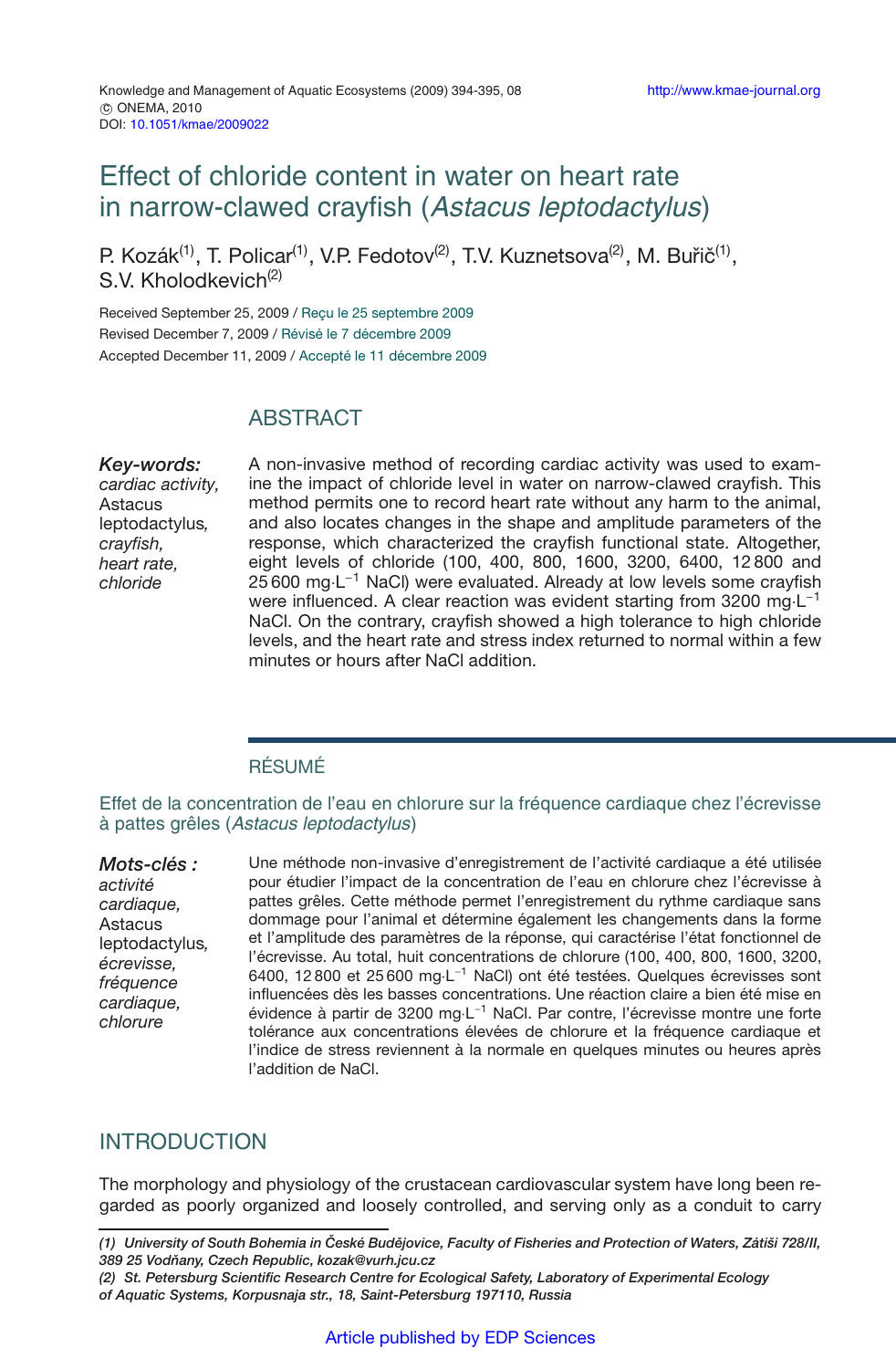hemolymph. This view was based on early comparisons between the closed and open cardiovascular systems found in vertebrates and crustaceans, respectively. Further studies of the cardiovascular systems of decapod Crustaceana, however, have revealed a system that is more complex than previously thought. Hormonal and neural regulation of cardiac contractility, cardiac contraction frequency and cardioarterial valve tonus *via* the cardiac ganglion and pericardial organ have been demonstrated, *e.g.* in the crab *Cancer magister* (Airries and McMahon, [1992](#page-8-0)). Furthermore, cardiovascular responses towards environmental pertubations have also been identified (*e.g.* Airries and McMahon, [1994;](#page-8-1) Reiber *et al.*, [1997](#page-9-0); Reiber and McMahon, [1998\)](#page-9-1).

Despite being freshwater animals, crayfish can also live in environments subject to variation in salinity. They are adaptable animals, tolerating a wide range of environmental variables (McMahon, [1986](#page-8-2)). For example, Cherkasina [\(1975](#page-8-3)) reported that *Astacus leptodactylus* survives in waters with salinity levels of 14 in the Caspian Sea and feeds on a variety of brackishwater organisms. Köksal [\(1988](#page-8-4)) found *A. leptodactylus* on the Baltic coast, and in the Black and Caspian Seas. Holdich *et al.* [\(1997\)](#page-8-5) reported that *Austropotabomius pallipes*, *A. leptodactylus* and *Pacifastacus leniusculus* were capable of hyper-regulating their hemolymph osmotic pressure up to approximately 50% seawater, and hyporegulate at higher salinities. Some evidence was presented that crayfish growth might be improved by low salinities, possibly because less energy is being used for osmoregulatory purposes (Newsom and Davis, 1994). Rouse and Kartamulia [\(1992a](#page-9-2), [1992b](#page-9-3)) reported that 100 mg·L−<sup>1</sup> NaCl had a positive effect on acclimatization, molting success and survival of *Cherax tenuimanus*. Higher chloride concentrations also have favorable effects on the toleration of aquatic organisms to nitrate. The mechanism is well described (*e.g.* Morris, [2001](#page-8-6); Kirschner, [2004](#page-8-7)). Positive effects of chloride aiding tolerance to nitrites have been demonstrated in fish (Hilmy *et al*., [1987;](#page-8-8) Atwood *et al*., [2001](#page-8-9); Huertas *et al.*, [2002;](#page-8-10) Fuller *et al.*, [2003](#page-8-11); Tavares and Boyd, [2003](#page-9-4)) and crayfish (Beitenger and Huey, [1981;](#page-8-12) Jeberg and Jensen, [1994](#page-8-13)). Crawford and Allen [\(1977](#page-8-14)) showed that toxicity of nitrite depended on water salinity. For example, the value of 96hLC50 increased from 5 mg·L−<sup>1</sup> of nitrites in tap water to 97 mg at a level of 400 mg·L−<sup>1</sup> Cl<sup>−</sup> for *Orconectes limosus* (Kozák *et al.*, [2005](#page-8-15)).

On the contrary, crayfish could serve as good bioindicators, with quick reactions to several chemical changes and stimuli (Kholodkevich *et al.*, [2008](#page-8-16)). Evaluation of the physiological state involves measurements of heart rate and cardiac activity patterns as key indicators of the conditions of the patient, and are included in all general clinical assessments in medical science (Swash and Mason, 1984). Numerous authors have found heart rate to be a useful indicator of changes in physiological state, even in crustaceans, molluscs and fish (*e.g.* Depledge and Andersen, [1990;](#page-8-17) Kholodkevich *et al.*, [2008](#page-8-16)).

In this study we use a non-invasive method to evaluate the impact of chloride level in water on cardiac activity, as an indicator of physiological stage, in narrow-clawed crayfish.

### MATERIAL AND METHODS

The experiment was conducted in the Laboratory of Experimental Ecology of Aquatic Systems, Saint-Petersburg Scientific Research Center for Ecological Safety (SRCES RAS) during September 2006.

### *> EQUIPMENT*

An original fiber-optic method for recording cardiac activity of *Crustacean* (Decapoda) and *Mollusca* (Fedotov *et al.*, [2000](#page-8-18); Kholodkevich *et al.*, [2008\)](#page-8-16) was used to measure the impact of chlorides on crayfish cardiac activity. A block-scheme of cardiac activity registration, signal transformation and automatic data processing in real time is depicted in Figure [1.](#page-2-0)

The infra-red light beam initially formed in the laser fiber-optic photoplethysmograph (LFOP) is transmitted to the animal by a thin optical fiber with a small sensor (weight less than 2 g)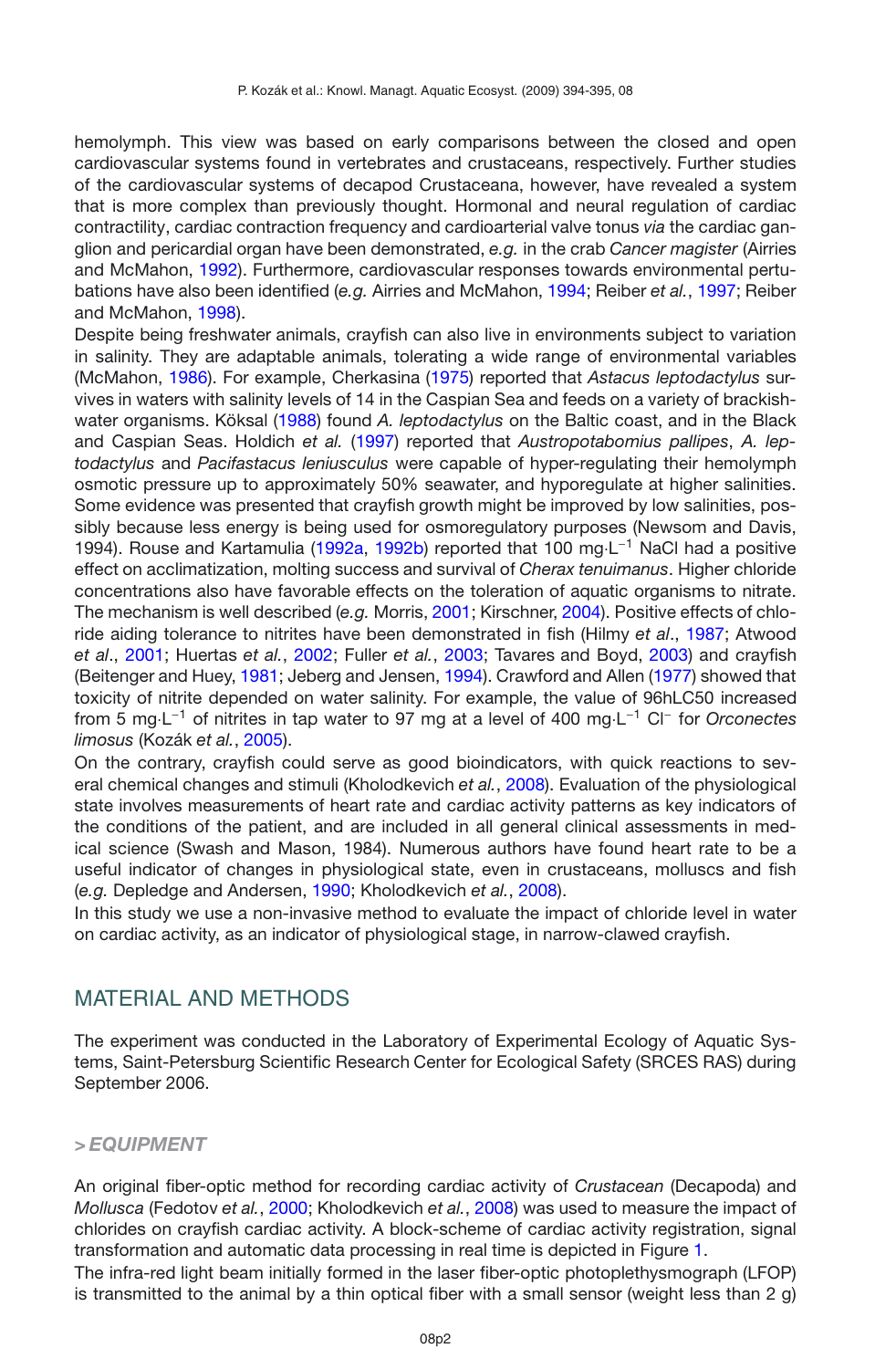<span id="page-2-0"></span>P. Kozák et al.: Knowl. Managt. Aquatic Ecosyst. (2009) 394-395, 08



#### *Figure 1*

*Block-scheme of cardiac activity registration, signal transformation and automatic data processing in real time. LFOP: laser fiber-optic photoplethysmograph, DSO: digital storing oscilloscope, PC: personal computer, SD: standard deviation, HR: heart rate, SI: stress index.*

#### Figure 1

Schéma du système d'enregistrement de l'activité cardiaque, de transformation du signal et de traitement en temps réel des données. LFOP : photoplethysmographe à fibre optique-laser, DSO : oscilloscope digital de stockage, PC : ordinateur, SD : déviation standard, HR : fréquence cardiaque, SI : indice de stress.

attached to the carapace, thus illuminating the heart area with a scattered light. The optical signal modulated by the heart of the animal contains information on cardiac activity. After appropriate amplification and filtration in the LFOP, the analog signal is then transmitted to the digital storing oscilloscope (DSO), where it is converted into digital form by a 14-bit 16-channel analog-digital converter (ADC). Thereafter it is send to a personal computer (PC) *via* a USB port. The results create a photoplethysmogram, which can be further analyzed by various mathematical and statistical methods. An original software program, VarPulse®, automatically reads data from the ADC, determines the duration of each cardiac interval in real time (block 1), and calculates a set of heart rhythm variability characteristics. The variation pulsometry (VP) method was used to study the distribution of cardiac intervals, and analyzed relationships between its shape and the functioning of the cardiac system (Figure [2\)](#page-3-0). For this method the following characteristics were chosen as biomarkers: heart rate (HR) and the stress index (SI), which is defined by the formula (Kholodkevich *et al.*, [2007](#page-8-19), [2008\)](#page-8-16):

$$
SI = 1/(2 * CIm * SD2),
$$
 (1)

where  $Cl_m$  = means cardiac interval, which is related to HR, with HR = 60/Cl<sub>m</sub>; SD = standard deviation of heart rate.

#### *> ANIMALS AND EXPERIMENTAL CONDITIONS*

Sixteen narrow-clawed crayfish, originating from Sevan lake (Armenia), were used in the experiment. The animals were acclimatized for three weeks before the experiment to the controlled conditions. They were kept in two troughs (2.5  $\times$  0.5  $\times$  0.3 m) with shelters in a recirculating system. During the experiment, each crayfish was maintained in a separate 5-liter aquarium with a shelter, which allowed the crayfish (with sensor and fiber attached) to stay inside (Figure [3\)](#page-3-1). The total radius of the animal's migration (25 cm) was restricted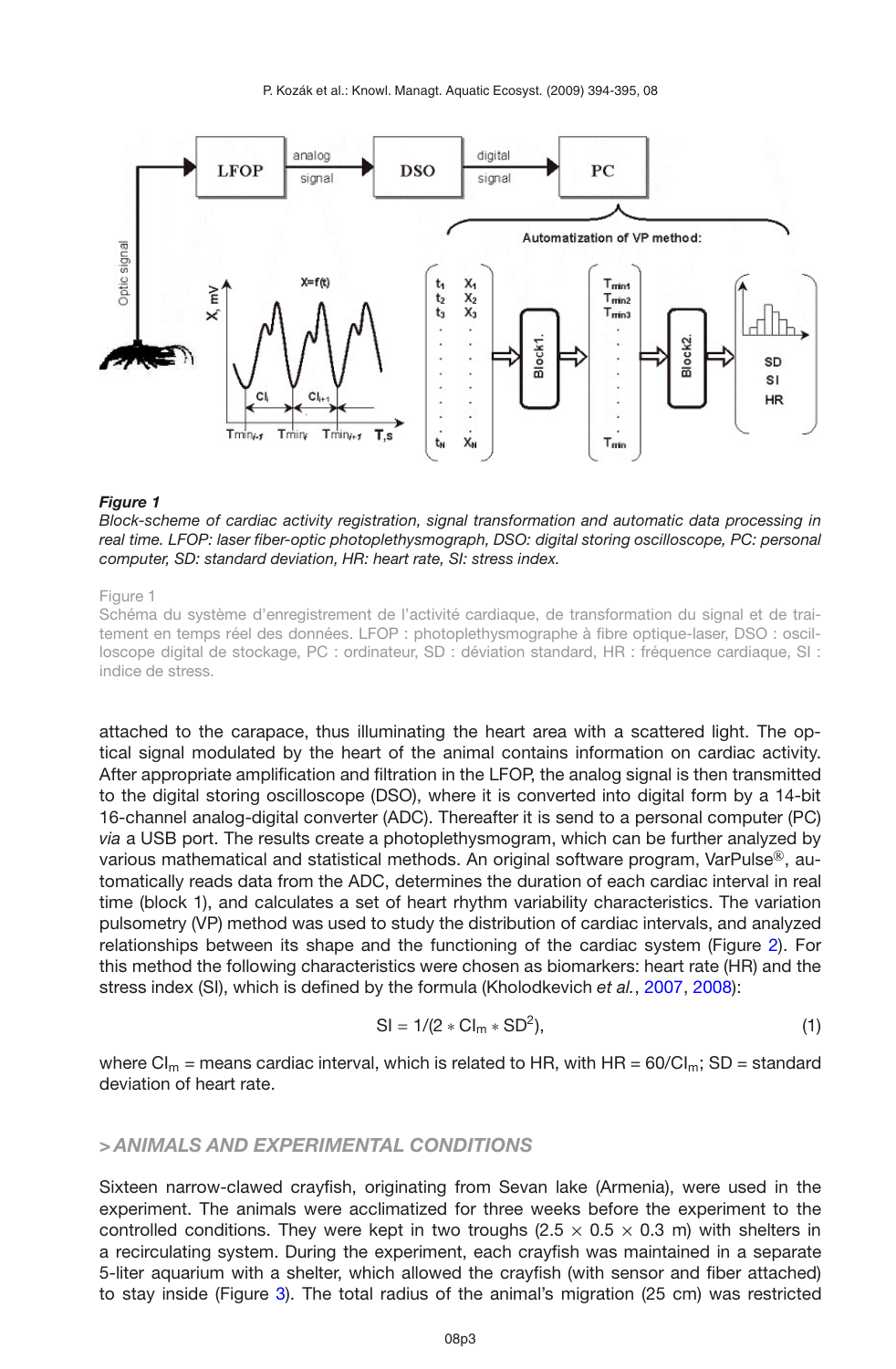<span id="page-3-0"></span>

### *Figure 2*

*Variation pulsometry method to study relations between cardiac system functioning and the cardiac interval distribution law.*

Figure 2

Méthode d'étude des relations entre le fonctionnement du cœur et la distribution des intervalles de pulsation.

<span id="page-3-1"></span>

#### *Figure 3*

*Narrow-clawed crayfish (*Astacus leptodactylus*) in 5-liter aquarium with a shelter, which allowed the crayfish with a sensor (1) and fiber (2) attached to stay inside.*

#### Figure 3

Écrevisse à pattes grêles (*Astacus leptodactylus*) dans un aquarium de 5 L avec un abri, où l'écrevisse avec détecteur (1) et fibre (2) peut s'abriter.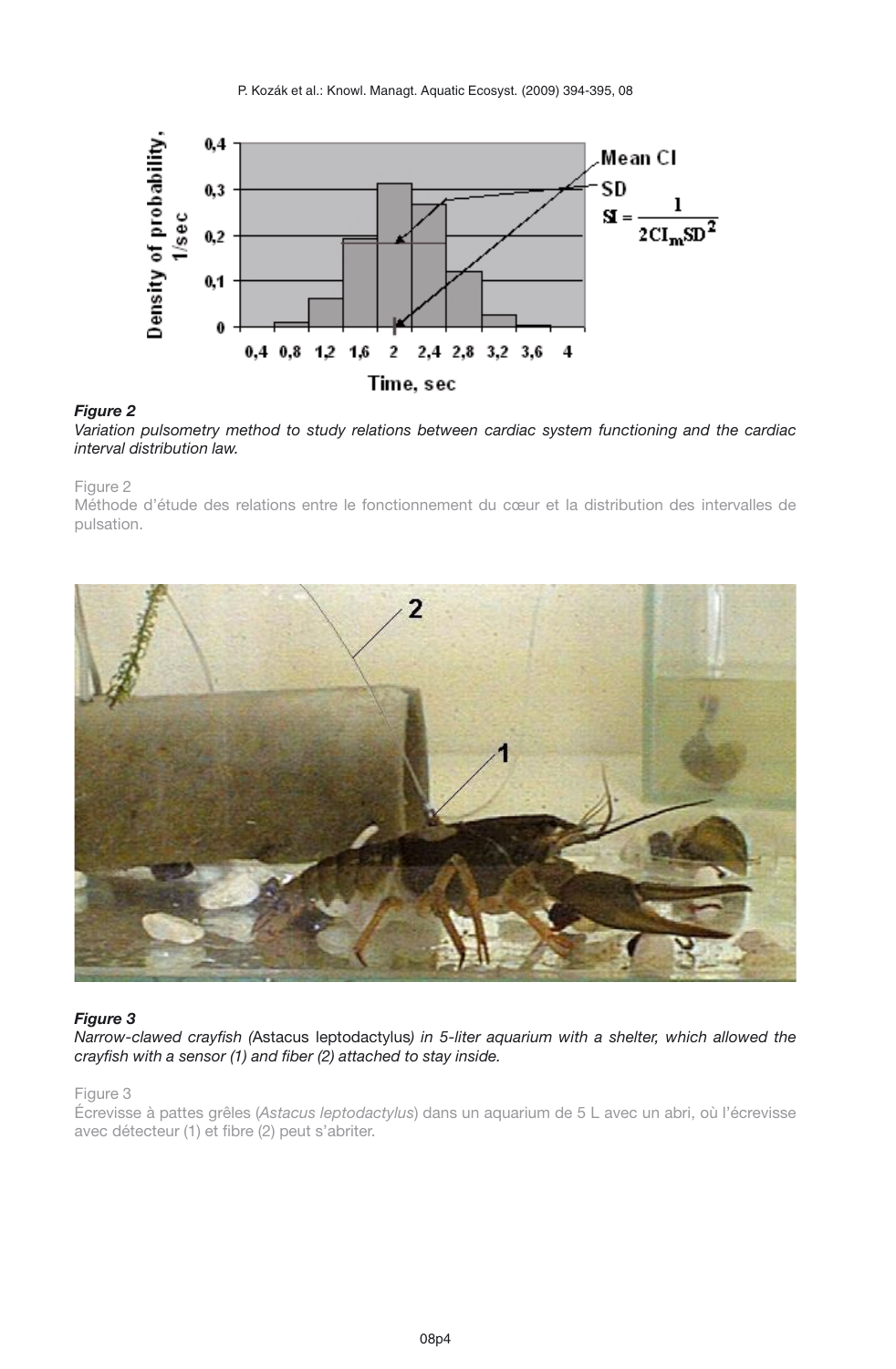only by the size of the aquarium. The water level was set at 15 cm. Crayfish were not fed during the experiment, and each animal was used only once. Water quality parameters were as follows: temperature 22 °C, oxygen content 80-100% sat, pH 7.5, HCO<sub>3</sub> 32.5 mg·L<sup>-1</sup>, SO<sup>2</sup><sup>-</sup> 19.3 mg·L<sup>-1</sup>, Cl<sup>-</sup> 7.8 mg·L<sup>-1</sup>, Ca<sup>2+</sup> 11.3 mg·L<sup>-1</sup>, Mg<sup>2+</sup> 2.9 mg·L<sup>-1</sup>, Na<sup>2+</sup> 3.3 mg·L<sup>-1</sup>, K<sup>+</sup> 1.5 mg·L−1. The experiment was performed in the daylight period in September (D:N = 14:10).

### *> EXPERIMENTAL DESIGN*

We tested the following eight levels of chloride content: 100, 400, 800, 1600, 3200, 6400, 12 800 and 25 600 mg·L−<sup>1</sup> NaCl. Each level was evaluated in two replicates. Animals were stocked in the evening of the day before the experiment to acclimatize to the new conditions. The relevant amounts of NaCl, dissolved in 100 mL of water, were introduced to aquariums the following day when crayfish were in a tranquil stage (after stabilizing of heart rate and stress index for at least one hour). Crayfish were exposed to chloride for 24 h.

### *> DATA ANALYSIS*

The non-parametric one-tailed Wilcoxon test was used to compare HR and SI before and after stimulation, with the level of significance at which the null hypothesis was rejected at  $\alpha$  = 0.05. Data are presented as means  $\pm$  95% confidence intervals.

## **RESULTS**

Some crayfish already showed a reaction at the lowest application levels of chloride. One crayfish had a slightly increased heart rate, but it was not reflected by the stress index. A clear stress index reaction just after NaCl addition was characterized by an increase during the first 20 min in both crayfish subjected to 400 mg NaCl. However, only in one of them was a significant difference in heart rate confirmed (Table [1;](#page-2-0) Figure [4\)](#page-6-0). The stress index decreased after 20 min, and the heart rate stabilized to normal.

Interestingly, both heart rate and the stress index increased only slightly immediately after stimulation at 800 and 1600 mg NaCl, but increased rapidly after the following 40 min. A very clear reaction in heart rate and the stress index was evident from the level up to 1600 mg·L−<sup>1</sup> NaCl (Figure [5\)](#page-7-0). Reactions were rapid and clear for both heart rate and the stress index.

On the contrary, crayfish showed a high tolerance to high chloride content in water, and heart rate and the stress index returned to normal within a few minutes or hours after NaCl addition, depending on the dosage of NaCl. Only at the highest concentrations (12 800 and 25 600 mg Cl<sup>-</sup>⋅L<sup>-1</sup>) did heart rate stabilize for a longer time.

## **DISCUSSION**

In addition to a high sensitivity to changes in water quality, narrow-clawed crayfish showed a relatively high tolerance to water salinity. The highest concentration of chloride (25 600 mg Cl<sup>−</sup>·L<sup>−1</sup> = 42 g NaCl) corresponds to its content in seawater (35 g·L<sup>−1</sup>). With concentrations inside ranges for brackish water (0.6–10 g·L−1), heart rate and the stress index returned to normal within one hour. These results confirmed the high tolerance and adaptability of narrow-clawed crayfish to high salinities reported by Cherkasina [\(1975](#page-8-3)) and Köksal [\(1988](#page-8-4)). However, at higher concentrations (up to 12 800 mg Cl<sup>−.</sup>L<sup>-1</sup>, which corresponds to 21 g of NaCl), recovery of crayfish was delayed. Normally, freshwater fish and crustaceans are hyperosmotic to their environment. This phenomenon could be related to the capability of crayfish to hyper-regulate their osmotic pressure up to approximately 50% of seawater, and hyporegulation at higher salinities, as reported by Holdich *et al.* [\(1997](#page-8-5)).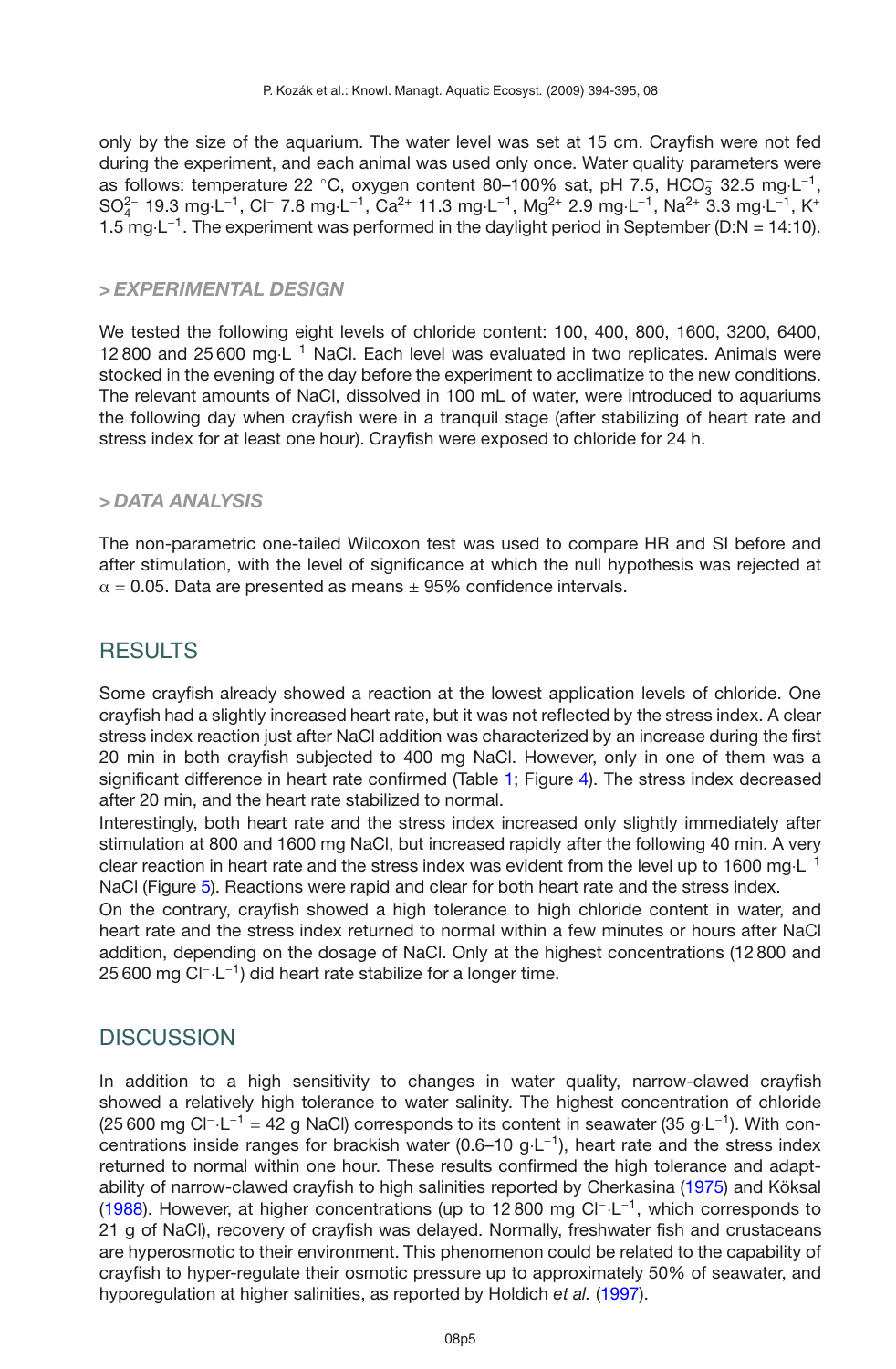Comparison of heart rate and stress index of narrow-clawed crayfish (Astacus leptodactylus) before and after stimulation in different chloride concentrations. The Comparison of heart rate and stress index of narrow-clawed crayfish (Astacus leptodactylus) before and after stimulation in different chloride concentrations. The *>* 0.05*).* different superscripts between columns before and after stimulation indicate statistical difference (P *Table I*

Tableau<sub>l</sub> Tableau I

Comparaison de la fréquence cardiaque et de l'indice de stress chez l'écrevisse à pattes grêles (Astacus leptodactylus) avant et après exposition à différentes concen-Comparaison de la fréquence cardiaque et de l'indice de stress chez l'écrevisse à pattes grêles (*Astacus leptodactylus*) avant et après exposition à différentes concen-*>* 0,05). trations en chlorure. Les différentes lettres entre colonnes avant et après exposition indiquent les différences statistiques (*P*

|          | Concentration         | Heart rate         | - median           |          | Wilcoxon test | Stress index - median |                      | Wilcoxon test |             |
|----------|-----------------------|--------------------|--------------------|----------|---------------|-----------------------|----------------------|---------------|-------------|
| Cravfish | $Cl^-$ [mg $L^{-1}$ ] | Before stimulation | After stimulation  |          | n             | Before stimulation    | After stimulatio     |               | $\Box$      |
| ⋖        | $\overline{00}$       | 65.22ª             | 64.66ª             | 0.35     | 0.727         | 411.30 <sup>a</sup>   | 327.67 <sup>b</sup>  | 2.86          | 0.004       |
| ഇ        | $\overline{00}$       | 41.11 <sup>b</sup> | 46.53ª             | $-6.80$  | $10^{-6}$     | 66.20ª                | 66.53ª               | 0.23          | 0.816       |
| ပ        | 400                   | 58.82ª             | 55.17 <sup>b</sup> | 8.25     | $10^{-6}$     | 200.94 <sup>b</sup>   | $231.45^a$           | $-3.01$       | 0.003       |
|          | 400                   | 51.11 <sup>b</sup> | 60.91ª             | $-4.45$  | $10^{-5}$     | 7.17 <sup>b</sup>     | 96.51 <sup>a</sup>   | $-6.29$       | $< 10^{-6}$ |
| ш        | 800                   | 50.04 <sup>b</sup> | 53.69ª             | $-7.88$  | $10^{-6}$     | 152.20 <sup>a</sup>   | 92.78 <sup>b</sup>   | 6.40          | $< 10^{-6}$ |
|          | 800                   | 42.22ª             | 39.46 <sup>b</sup> | 5.00     | $10^{-5}$     | 77.69ª                | 56.89 <sup>b</sup>   | 4.55          | $10^{-5}$   |
| ය        | 1600                  | 59.85 <sup>b</sup> | 69.05ª             | $-7.72$  | $10^{-6}$     | 360.38 <sup>b</sup>   | 453.51ª              | $-3.09$       | 0.002       |
| ェ        | 1600                  | 46.40 <sup>b</sup> | $51.95^a$          | $-10.79$ | $10^{-6}$     | 26.57 <sup>b</sup>    | $117.45^a$           | -8.58         | $10^{-6}$   |
|          | 3200                  | 26.48 <sup>b</sup> | 90.77 <sup>a</sup> | $-12.56$ | $10^{-6}$     | 9.79 <sup>b</sup>     | 304.50ª              | $-11.80$      | $10^{-6}$   |
|          | 3200                  | 44.49 <sup>b</sup> | 53.57ª             | $-13.16$ | $< 10^{-6}$   | 75.98 <sup>b</sup>    | 110.99a              | $-5.87$       | $< 10^{-6}$ |
| ⊻        | 6400                  | 74.81 <sup>b</sup> | 87.85ª             | $-18.61$ | $10^{-6}$     | 474.55 <sup>b</sup>   | 756.05ª              | $-10.28$      | $< 10^{-6}$ |
|          | 6400                  | 42.14 <sup>b</sup> | 49.30ª             | $-10.70$ | $10^{-6}$     | 45.97b                | 108.82 <sup>a</sup>  | $-6.17$       | $< 10^{-6}$ |
|          | 12800                 | 32.90 <sup>b</sup> | 58.94ª             | $-6.64$  | $10^{-6}$     | $20.53^{b}$           | 91.52 <sup>a</sup>   | $-6.11$       | $< 10^{-6}$ |
| z        | 12800                 | 52.43 <sup>b</sup> | 80.00ª             | $-15.75$ | $10^{-6}$     | 216.59b               | 1034.47 <sup>a</sup> | $-14.31$      | $< 10^{-6}$ |
|          | 25600                 | 44.91 <sup>b</sup> | 85.11 <sup>a</sup> | $-15.25$ | $10^{-6}$     | 58.25 <sup>b</sup>    | 977.07 <sup>a</sup>  | $-14.59$      | $10^{-6}$   |
|          | 25600                 | 64.45 <sup>b</sup> | 93.75ª             | $-17.30$ | $10^{-6}$     | 296.80 <sup>b</sup>   | 2256.16ª             | $-15.02$      | $10^{-6}$   |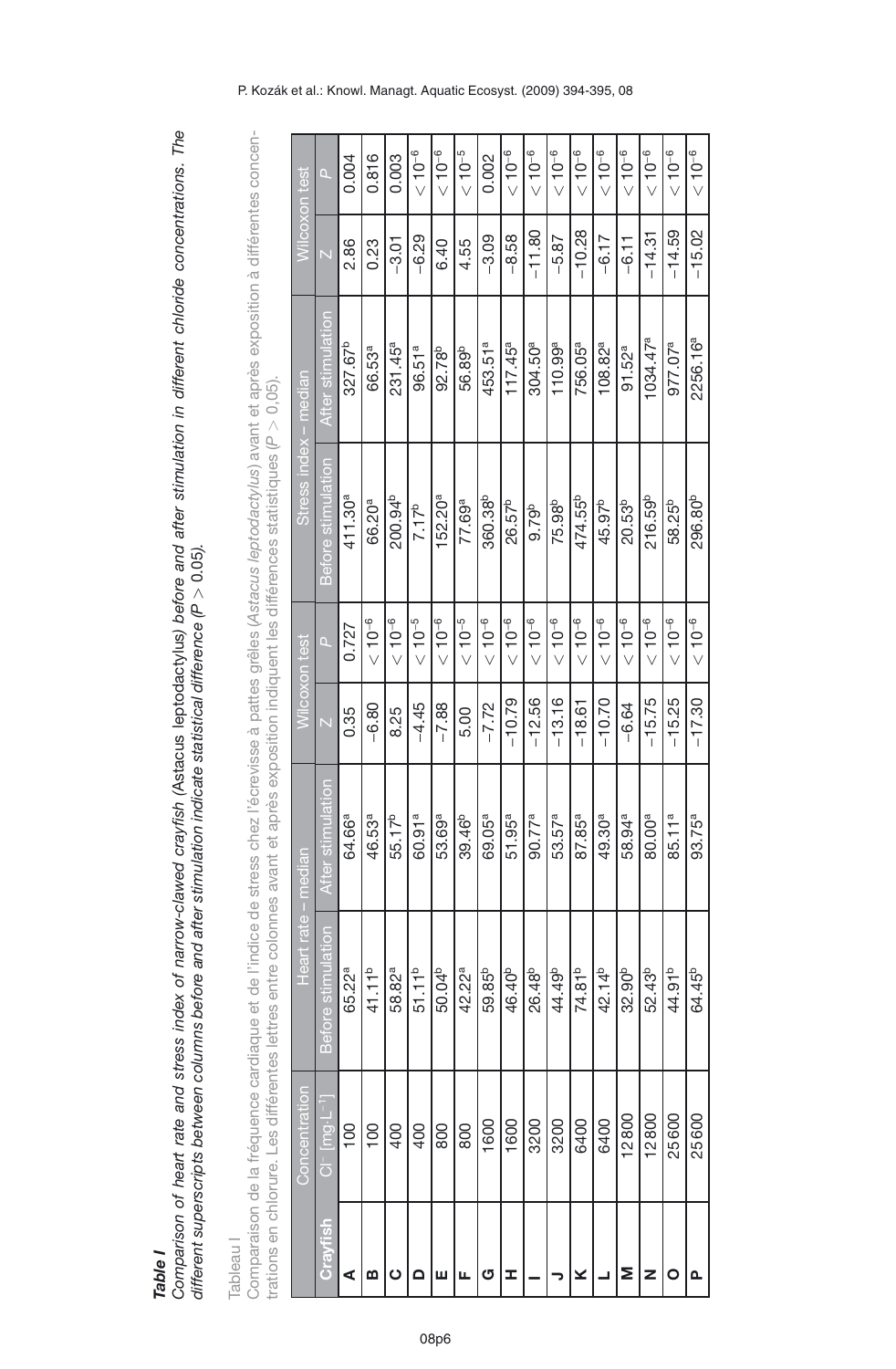

#### <span id="page-6-0"></span>*Figure 4*

*The course of heart rate and stress index of individual narrow-clawed crayfish (*Astacus leptodactylus*) one hour before and after stimulation (*x*-axis in minutes), respectively, at different chloride concentrations. The addition of salt into the water is marked as the time of 0:00.*

Figure 4

Suivi de la fréquence cardiaque et de l'indice de stress d'individus de l'écrevisse à pattes grêles (*Astacus leptodactylus*) une heure avant et après la stimulation (axe des *x* en minutes) à différentes concentrations en chlorure. L'ajout de sel à l'eau est fait au temps 0:00.

The high tolerance of crayfish to chloride is highly applicable in aquaculture, especially with the use of recirculation systems subject to a risk of high concentrations of nitrate. Fish and crayfish actively take in ions *via* the gills to counteract their loss through urine and passive outflow. Nitrite has an affinity for the active chloride uptake mechanism by chloride cells in the gills (Maetz, [1971](#page-8-20)). Chloride cells excrete ammonia or H<sup>+</sup> ions in exchange for Na<sup>+</sup> ions, and bicarbonate (HCO<sub>3</sub>) for Cl<sup>−</sup> ions (Love, [1980\)](#page-8-21). NO<sub>2</sub> has affinity to Cl<sup>−</sup>/HCO<sub>3</sub> exchanging. A part of the Cl<sup>−</sup> demand is replaced by NO<sub>2</sub> when present in water. Fish with a higher rate of chloride uptake by gills (rainbow trout, perch, pike) are more sensitive to nitrites compared to species with a lower rate of chloride uptake (eel, common carp, tench) (Williams and Eddy, [1986\)](#page-9-5). The competition between chloride and nitrite ion transport across the gill membrane explains that the higher concentration of Cl<sup>−</sup> protects animals against the toxic impact of nitrite (Jensen, [2003\)](#page-8-22). In seawater a fifty- to hundredfold lower mortality was observed than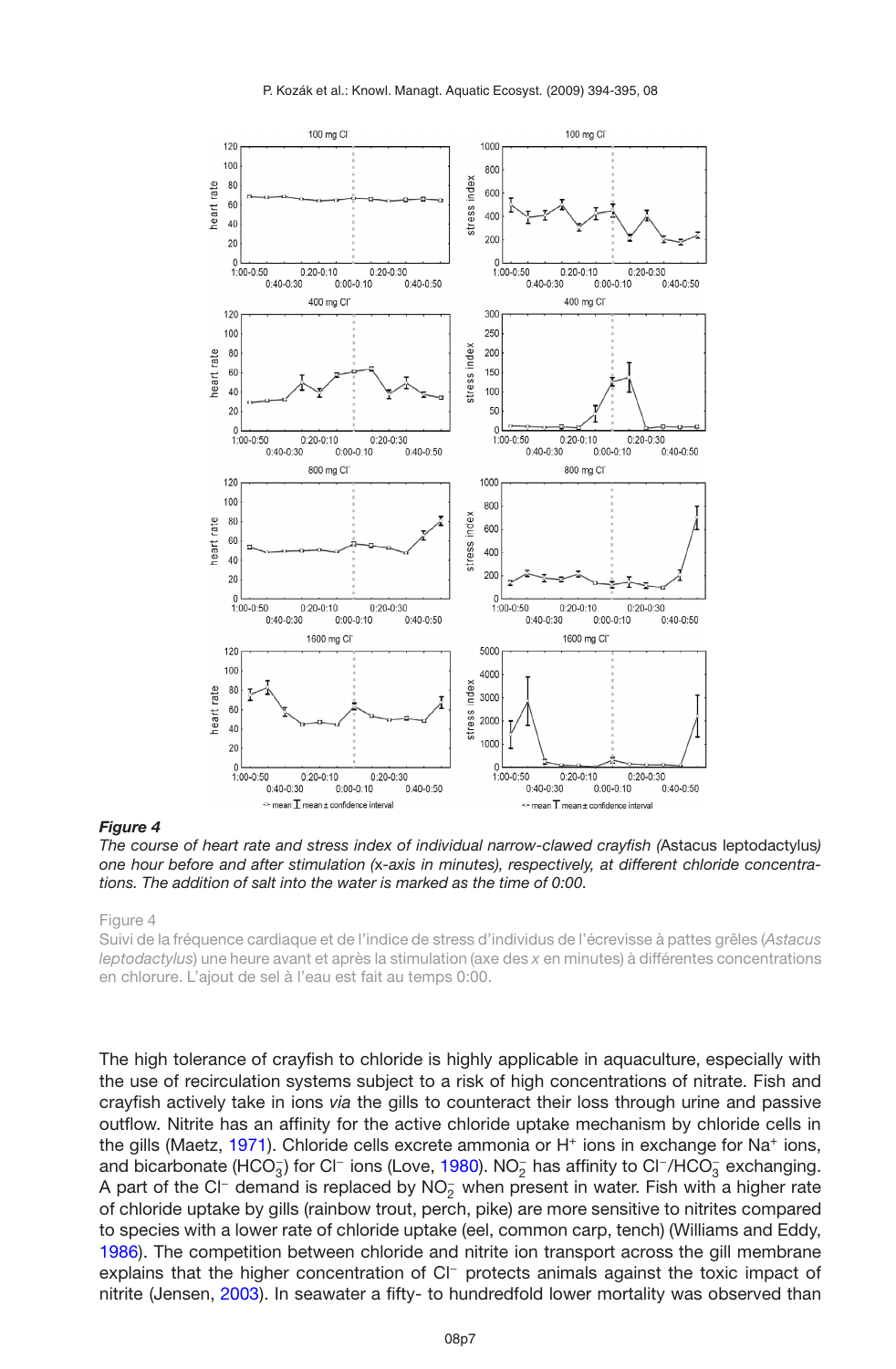

#### <span id="page-7-0"></span>*Figure 5*

*The course of heart rate and stress index of individual narrow-clawed crayfish (*Astacus leptodactylus*) one hour before and after stimulation (*x*-axis in minutes), respectively, at different chloride concentrations. The addition of salt into the water is marked as the time of 0:00.*

Figure 5

Suivi de la fréquence cardiaque et de l'indice de stress d'individus de l'écrevisse à pattes grêles (*Astacus leptodactylus*) une heure avant et après la stimulation (axe des *x* en minutes) à différentes concentrations en chlorure. L'ajout de sel à l'eau est fait au temps 0:00.

in fresh water at the same concentration of nitrite. The relationship between nitrite toxicity and chloride concentration is linear (Russo and Thurston, [1977](#page-9-6); Kozák *et al.*, [2005](#page-8-15)).

In conclusion, this study confirmed the high tolerance of narrow-clawed crayfish to high salinity, which is important both from an ecological and aquaculture point of view. Secondly, we proved that crayfish could be a good bioindicator, which could be used together with suitable analyzing equipment to monitor water quality, *e.g.* by industrial water companies.

### ACKNOWLEDGEMENTS

This investigation was financially supported by the Czech Ministry of Education (projects USB RIFCH No. MSM6007665809 and ME 855) and the Ministry of Agriculture (project QH71305).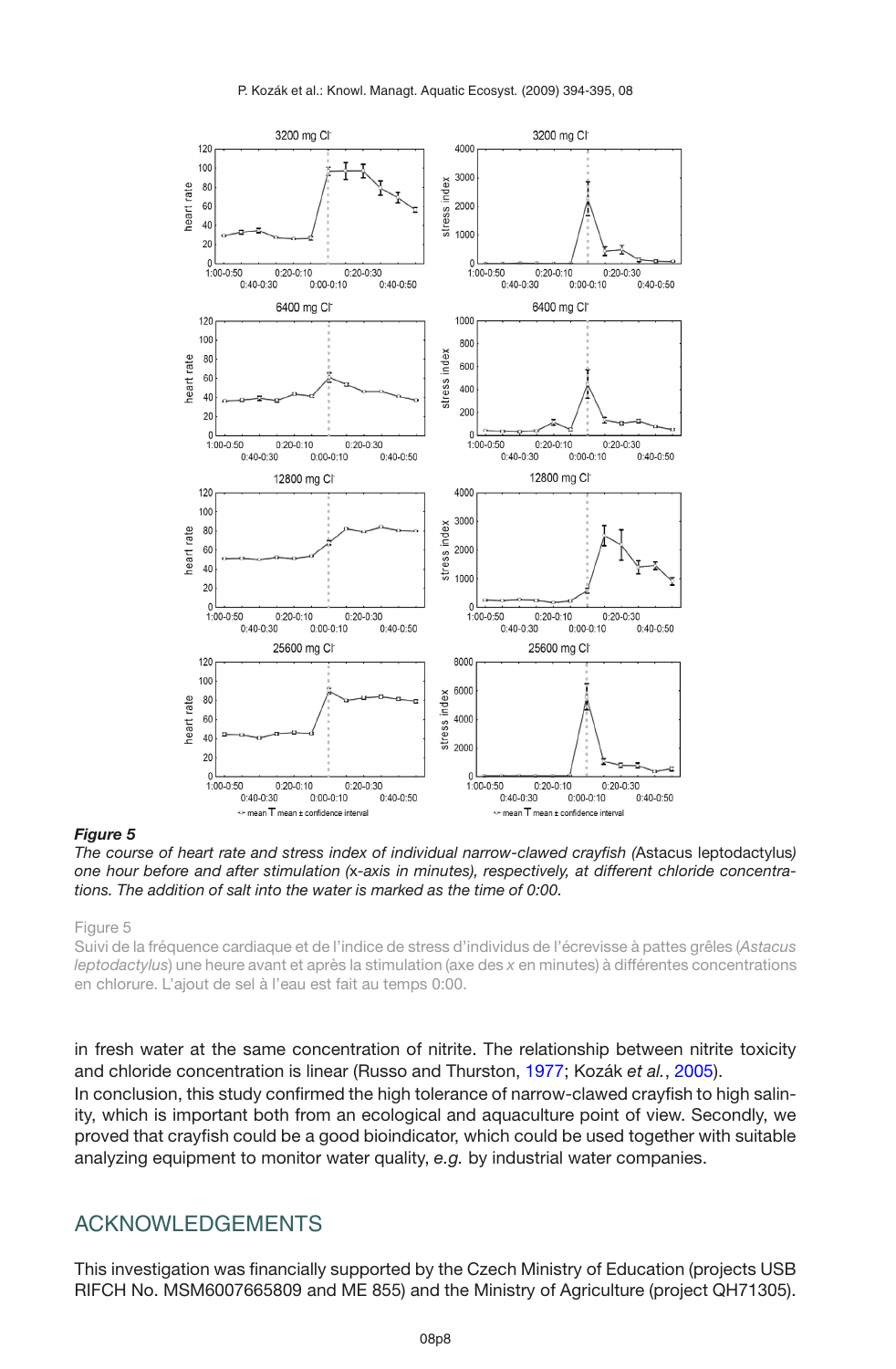## **REFERENCES**

- <span id="page-8-0"></span>Airries C.N. and McMahon B.R., 1992. Aminergic modulation of circulatory performance in the crab, *Cancer magister*. *Comparative Physiology*, *11*, 123–131.
- <span id="page-8-1"></span>Airries C.N. and McMahon B.R., 1994. Cardiovascular adaptations enhance tolerance of environmental hypoxia in the crab *Cancer magister*. *J. Exp. Biol.*, *190*, 23–41.
- <span id="page-8-9"></span>Atwood H.L., Fontenot Q.C., Tomasso J.R. and Isely J.J., 2001. Toxicity of nitrite to Nile tilapia: Effect of fish size and environmental chloride. *N. Am. J. Aquacult.*, *63*, 1, 49–51.
- <span id="page-8-12"></span>Beitinger T.L. and Huey D.W., 1981. Acute toxicity of nitrite to crayfish *Procambarus simulans* in varied environmental conditions. *Environ. Pollut.*, *ser. A*, *29*, 4, 305–311.
- <span id="page-8-3"></span>Cherkasina N.Ya., 1975. Distribution and biology of crayfishes of genus *Astacus* (Crustacea, Decapoda, Astacidae) in the Turkmen waters of the Caspian Sea. *Freshwater Crayfish*, *2*, 553–555.
- <span id="page-8-14"></span>Crawford R.E. and Allen G.H., 1977. Seawater inhibition of nitrite toxicity to Chinook salmon. *Trans. Am. Fish. Soc.*, *106*, 105–109.
- <span id="page-8-17"></span>Depledge M.H. and Andersen B.B., 1990. A computer-aided physiological monitoring system for continuous, long-term recording of cardiac activity in selected invertebrates. *Comp. Biochem. Physiol.*, *96A*, 4, 473–477.
- <span id="page-8-18"></span>Fedotov V.P., Kholodkevich S.V. and Strochilo A.G., 2000. Study of contractile activity of the crayfish heart with the aid of a new non-invasive technique. *J. Evol. Biochem. Physiol.*, *96A*, 4, 473–477.
- <span id="page-8-11"></span>Fuller S.A., Henne J.P., Carmichael G.J. and Tomasso J.R., 2003. Toxicity of ammonia and nitrite to the Gila trout. *N. Am. J. Aquacult.*, *65*, 2, 162–164.
- <span id="page-8-8"></span>Hilmy A.M., El-Domiaty N.A. and Wershana K., 1987. Effect of sodium chloride and calcium chloride on nitrite induced methemoglobinemia in *Clarias lazera*. *Water Air Soil Pollut.*, *33*, 57–63.
- <span id="page-8-5"></span>Holdich D.M., Harlioğlu M.M. and Firkins I., 1997. Salinity adaptations of crayfish in British waters with particular reference to *Austropotamobius pallipes*, *Astacus leptodactylus* and *Pacifastacus leniusculus*. *Estuar. Coast. Shelf Sci.*, *44*, 147–154.
- <span id="page-8-10"></span>Huertas M., Gisbert E., Rodriguez A., Williot P. and Castello-Orvay F., 2002. Acute exposure of Siberian sturgeon (*Acipenser baeri*, Brandt) yearlings to nitrite: median-lethal concentration (LCsub (50)) determination, haematological changes and nitrite accumulation in selected tissues. *Aquat. Toxicol.*, *57*, 4, 257–266.
- <span id="page-8-13"></span>Jeberg M.V. and Jensen F.B., 1994. Extracellular and intracellular ionic changes in crayfish *Astacus astacus* exposed to nitrite at two acclimation temperatures. *Aquat. Toxicol.*, *29*, 65–72.
- <span id="page-8-22"></span>Jensen F.B., 2003. Nitrite disrupts multiple physiological functions in aquatic animals. *Comp. Biochem. Physiol.*, *A. Comp. Physiol.*, *135*, 1, 9–24.
- <span id="page-8-19"></span>Kholodkevich S.V., Ivanov A.V., Kornienko E.L. and Kurakin A.S., 2007. Method of biological monitoring of the environment (variants) and a system for its performing, RF Patent (Invention) No. 2308720.
- <span id="page-8-16"></span>Kholodkevich S.V., Ivanov A.V., Kurakin A.S., Kornienko E.L. and Fedotov V.P., 2008. Real time biomonitoring of surface water toxicity level at water supply stations. *Environ. Bioindic.*, *3*, 23–34.
- <span id="page-8-7"></span>Kirschner L.B., 2004. The mechanism of sodium chloride uptake in hyperregulating animals. *J. Exp. Biol.*, *207*, 1439–1452.
- <span id="page-8-4"></span>Köksal G., 1988. *Astacus leptodactylus* in Europe. *In*: Holdich D.M. and Lowery R.S. (eds.), Freshwater Crayfish: Biology, Management and Exploitation, Chapman Hall, London, 365–400.
- <span id="page-8-15"></span>Kozák P., Máchová J. and Policar T., 2005. The effect of chloride content in water on the toxicity of sodium nitrite for spiny-cheek crayfish (*Orconectes limosus* Raf.). *Bull. Fr. Pêche Piscic.*, 376-377, 705–714.
- <span id="page-8-21"></span>Love M.R., 1980. The chemical biology of fishes, Academic Press, New York.
- <span id="page-8-20"></span>Maetz J., 1971. Fish gills: mechanism of salt transfer in fresh water and sea water. *Phil. Trans. Roy. Soc. Lond. B*, *262*, 209–249.
- <span id="page-8-2"></span>McMahon B.R., 1986. The adaptable crayfish. *Freshwater Crayfish*, *6*, 59–74.
- <span id="page-8-6"></span>Morris S., 2001. Neuroendocrine regulation of osmoregulation and the evolution of air-breathing in Decapod crustaceans. *J. Exp. Biol.*, *204*, 979–989.
- Newsom J.E. and Davis K.B., 1994. Osmotic responses of haemolymph in red swamp crayfish (*Procambarus clarkii*) and white river crayfish (*P. zonangulus*) to changes in temperature and salinity. *Aquaculture*, *126*, 373–381.